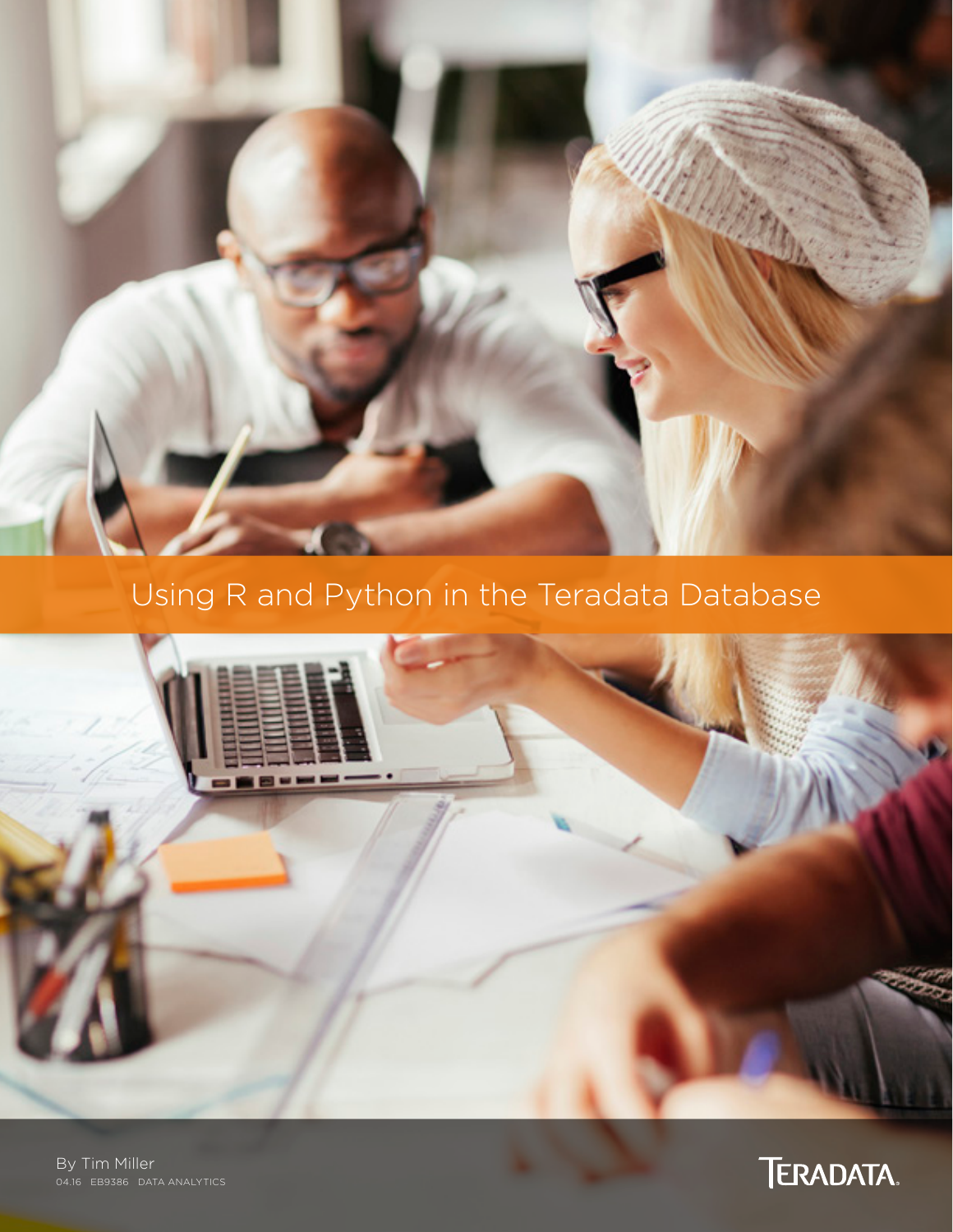## Table of Contents

- 2 Abstract
- 2 Overview
- 3 [Introduction](#page-2-0)
- 4 [Analytic Processing in Teradata](#page-3-0)
- 5 [Rules of Engagement](#page-4-0)
- 5 [Use-Cases](#page-4-0)
- 8 [Conclusion](#page-7-0)
- 8 [About the Author](#page-7-0)

## Abstract

The ever-growing field of advanced analytics presents Teradata® users with many solutions for their mathematical and statistical tasks. In this field, R and Python are two of the most popular and influential open source scripting languages. Since the release of Teradata Database version 15.00, it has been possible to execute these scripting languages directly within the RDBMS, providing the performance and scalability required for analytics against exponentially growing data volumes, such as that generated by the Internet of Things (IoT). This important technology allows for quick exploitation of these key open source technologies by a modern data warehouse, providing the organization with a platform for the Analytics of Things (AoT) and similarly high scale enterprise analytic requirements. The techniques described in this white paper allow both cost savings and access to programming skills that otherwise would not be used within and against data stored in the Teradata Database.

# Overview

It is no secret that both R and Python have become two of the most popular languages for data analytics. Both have their supporters and opponents—while Python is often praised for being a general-purpose language with an easy-to-understand syntax and applicability to a variety of engineering disciplines, R was specifically developed with statisticians in mind perhaps giving it the edge to most of the data science community.

What may be a secret, however, is that both of these open source scripting languages can be used to process data directly within the Teradata Database. With the release of Teradata Database 15.0, data scientists have been able to write their R and Python scripts following several easy to use conventions, so that the analytic processing happens in Teradata. This has tremendous processing and performance benefits, driven by two key attributes:

- 1. R and Python code is able to leverage Teradata's massively parallel platform (MPP) for performance and scalability.
- 2. Data resident in the Teradata Database does not have to be moved to another analytic processing platform within the enterprise.

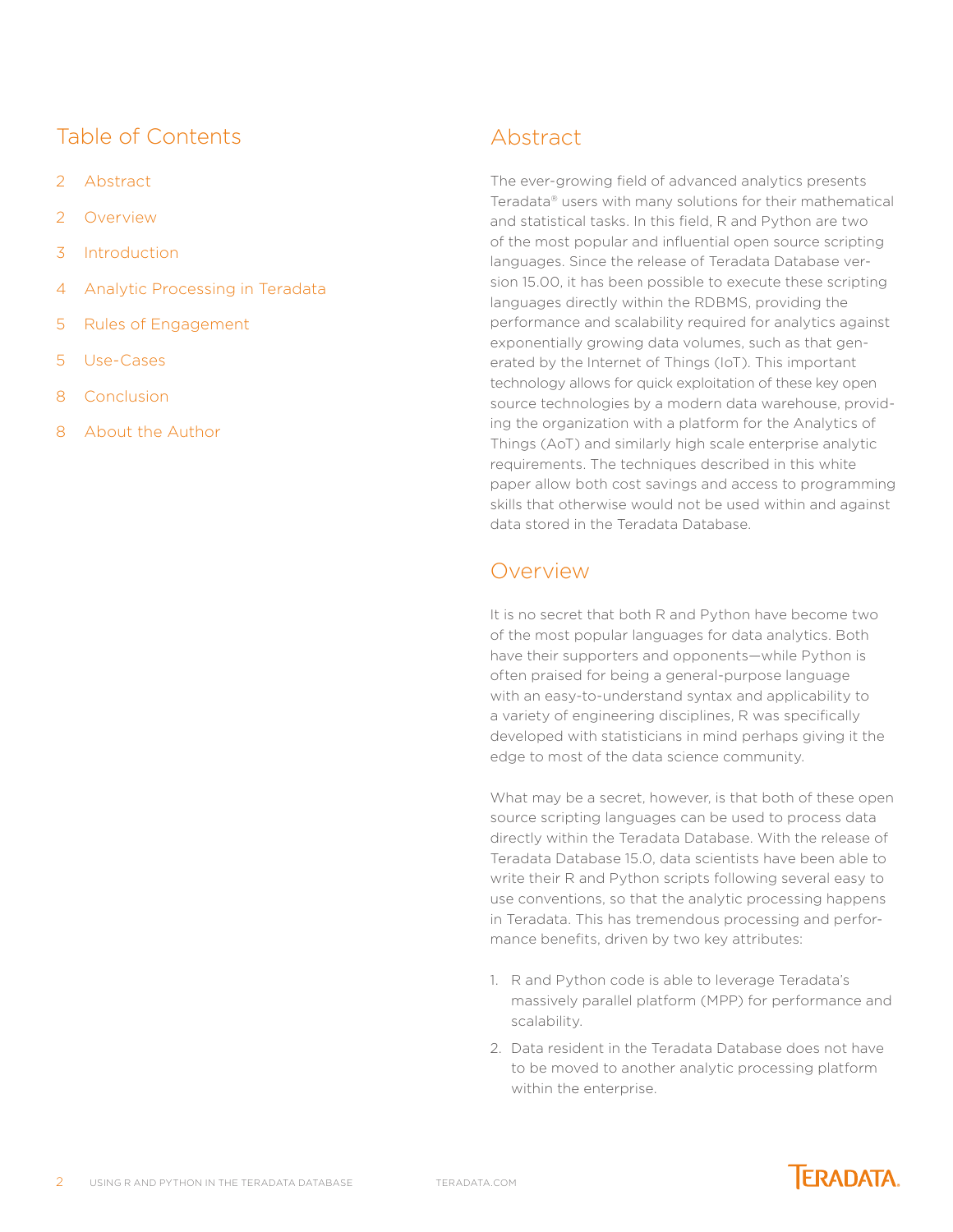<span id="page-2-0"></span>Why is this important? In the past, data scientists have used R or Python on their laptops or an analytic server with memory and processor speed sufficient for the data sets they were analyzing. Today, these same R or Python scripts will not be able to process data volumes that are growing exponentially. If, in the best case scenario these scripts still run, processing times become unbearably slow. By providing a highly scalable MPP platform, these same analytics can be performed against this same data in a timely manner, freeing the data scientists to do more of what they do best—analyze the data.

Scalable performance has a profound effect on analyst productivity and accuracy. If it takes 2-5 minutes to run an analysis, the expert willingly iterates through several parameter refinements and resubmits the analysis. When the processing requires 2-5 hours, their willingness to make accuracy improvements fades away. Along with it, the spirit of agile exploration also is lost. Furthermore, by bringing modern open source technologies inside the Teradata Database, organizations have access to programming skills that provide cost savings and an ability to hire the best young talent entering the workforce today.

This white paper explores several use cases for utilizing the R and Python capabilities available within Teradata today. At Teradata Labs, we believe that both tools will be used within the same corporation depending on skills, preferences, and the task at hand. Teradata has chosen a generic\* mechanism for processing both languages giving you the freedom and flexibly to utilize either, or both, of these powerful languages for data science.

### **Introduction**

The Teradata Database was built from the ground up for analytics. As the database has evolved over the last several decades, a number of facilities have been added to the core database engine that enables Teradata Database users to bring analytics to the data stored in the database. The design of the shared nothing architecture\*\* of the Teradata Database allows much more than the simple storage and reporting of voluminous detailed data

records. Simply put, the Teradata Database allows the execution of analytical tasks directly on the data, in parallel by using in-database analytics, a capability Teradata Labs pioneered in the late 1990s.

Moving the analytics to the data is a desirable feature for R and Python users who want the ability to process large amounts of data with scripts written in these external languages. In-database analytics can be particularly useful for R and Python users, which without Teradata, need to export large volumes of data to analytic servers. Because these languages can be memory bound, preventing large data volume processing or building applications that can scale, they become unsuitable for use with data and projects where memory or processing demands exceed the capabilities of their computing platform.

Teradata Labs has thoroughly embraced in-database analytics over the last 15-20 years from partnerships with companies such as SAS® and SPSS®, to the internal development of the Teradata Warehouse Miner (TWM) product family. Teradata also recognized the popularity that R was gaining in the late 2000's by creating a package known as teradataR. This package, which is now an open source project residing on [Github](http://github.com/Teradata/teradataR) performs SQL generation to push the processing of popular R functions into the database.

Teradata Labs continued in-database analytic investment by providing infrastructure known as table operators in Teradata Database 14.10. This foundational component extended the capabilities of user defined functions (UDFs)—which allow users to place a custom function in the FROM clause of a SQL SELECT statement—in several important ways:

- 1. Table operators are object oriented and allow arbitrary inputs and outputs defined at run-time, instead of fixed inputs and outputs defined at compile-time.
- 2. Table operators have a simpler interface to iterate over the output rows produced by the function, providing a more natural application development interface than table UDF's have.

Although the focus of this white paper is R and Python processing, this generic interface can also process other current (Perl, Ruby, GO, etc.) or future languages that follow the same protocols

<sup>\*\*</sup> In a shared nothing distributed computing architecture, each processing node is independent and self-sufficient. The nodes share no memory or disk storage, and there is no single point of contention across the system. so that the maximum performance and scalability is achieved.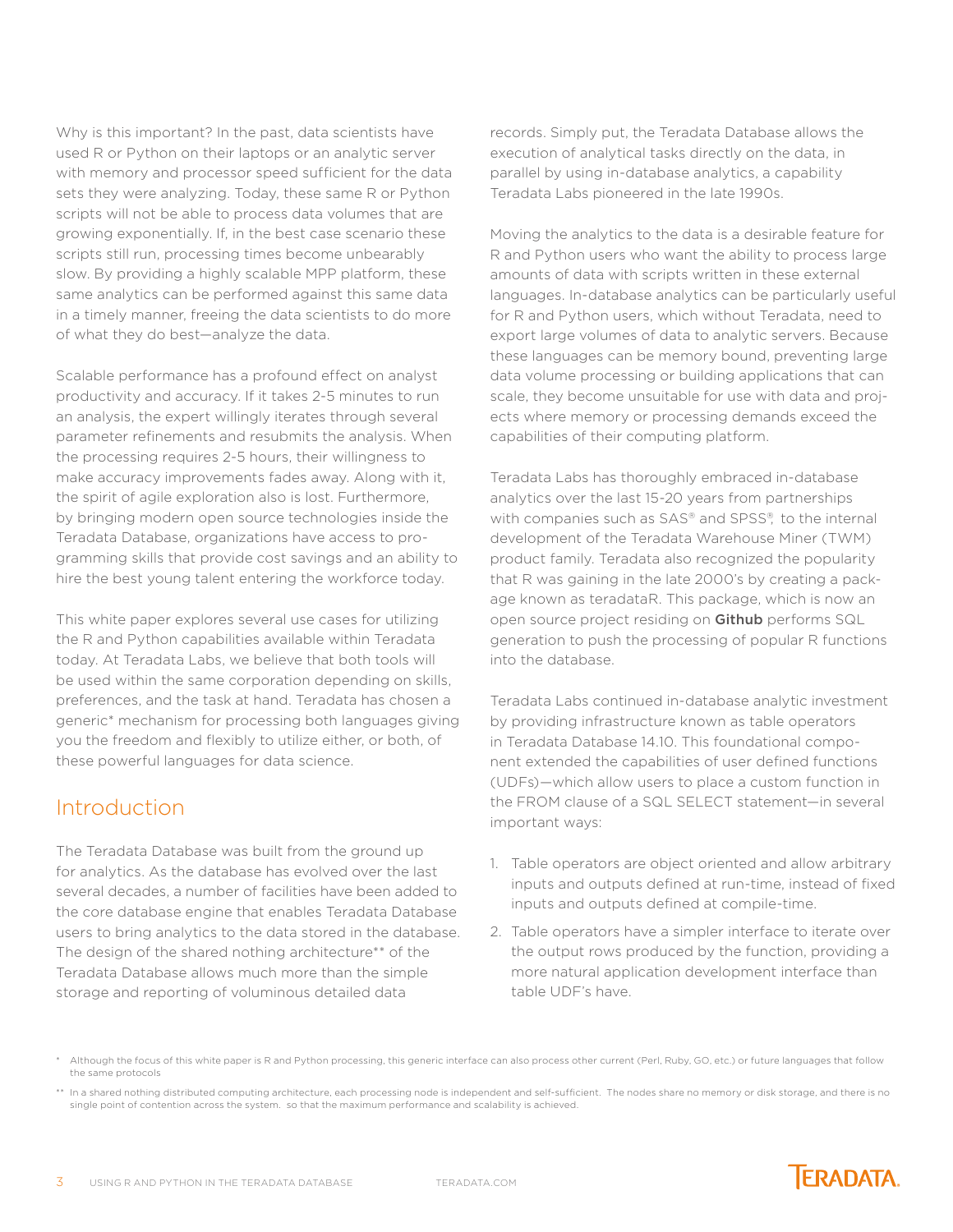- <span id="page-3-0"></span>3. Table operators operate on a stream of rows, buffered for high-performance, eliminating the row at a time processing of table UDF's.
- 4. Table operators support PARTITON BY and ORDER BY, allowing the development of Map and Reduce style operations in-database.

Since the release of this initial capability, Teradata Labs has developed a set of built-in table operators that are advanced analytic enablers. For example, the CALCMATRIX table operator builds matrices of up to 2048 data elements from an arbitrarily large number of data rows, which can then be processed in certain clustering, regression and data reduction algorithms. Then in Teradata Database 15.0, the SCRIPT table operator was released—this built in table operator is the enabler for the execution of R and Python scripts (amongst others) within the Teradata Database.

# Analytic Processing in Teradata

In Teradata Database's shared nothing MPP architecture, the data is evenly distributed across every unit of parallelism, known as AMPs or Access Module Processors. These are virtual processes, multiple instances of which reside on every node—the physical server or cloud virtual instance on which the Teradata Database is installed and running. In order to enable R and/or Python processing on the Teradata platform, the respective interpreters, base packages and any desired add-on packages need to be installed on every node. When execution occurs, the processing is simultaneously performed on every AMP in the system against the data available to that unit of parallelism. The number of AMPs per node varies from 30 to 45 units of parallelism based on the version of the Intel CPU and overall node performance. Thus a ten node system with 40 AMPs per node will run 400 parallel processes of R or Python.

This is important because each instance of R or Python is operating independently, with no inter-process communication across nodes or between the AMPs within a node. The implication here is that the R or Python program must be cognizant of the distribution of data that it is operating against. This is a new paradigm for data scientists who are used to having all their data available in a singular memory address space.

Despite this new processing paradigm, there are a wide variety of use cases that can be addressed. In order to explain them all, we introduce the following processing nomenclature:

- **•** Row-independent processing (RI) The result of the analytic depends only on the input from individual data rows on a single AMP. Examples of RI analytic operations are model scoring, text field parsing and simple scalars (i.e. log(x)).
- **•** Partition-independent processing (PI) The result of the analytic depends on the input from individual data partitions on a single AMP. An example of a PI analytic operation is model fitting for a given region, time period, product or location.
- **•** System-wide processing The result of the analytic is based upon the entire input table which is evenly spread across every AMP in the system. This is the situation where additional design or programming may be needed. System wide processing is required for an operation such as a global sales average, or an attrition model for the entire customer base.

Out of the box, R and Python scripts can be executed in Teradata through the RI and PI processing models. For system-wide style processing, the data scientist must construct a master processing level to combine and appropriately process the partial results returned from every AMP process. This can be done in either a MapReduce style by nesting multiple calls to the SCRIPT table operator or by embedding calls to the SCRIPT table operator within a C++ or Java external stored procedure (XSP). In either case, the results are aggregated across all AMPs and processed further to produce a meaningful final answer.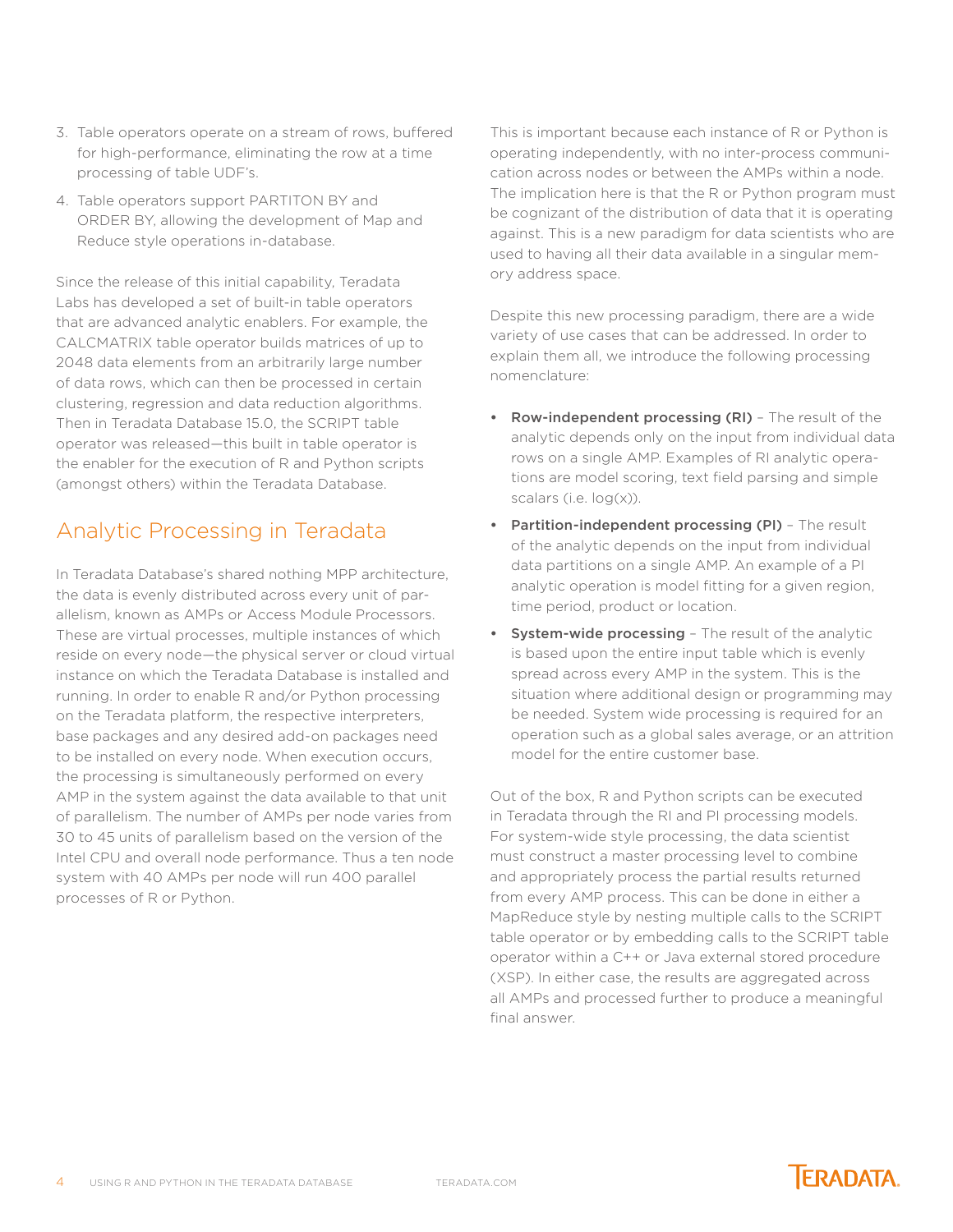<span id="page-4-0"></span>

Figure 1. Analytic Processing Paradigms.

## Rules of Engagement

In order for an R or Python script to be processed in Teradata, there are certain simple rules that must be followed. First, the script must be "installed" or registered to the database. The Teradata Database provides a very simple one line SQL command that performs this registration. Second, the R or Python script must read data from the database through the Standard Input Stream, commonly referred to as [STDIN](https://en.wikipedia.org/wiki/Standard_streams), and write to the database through the Standard Output Stream or **[STDOUT](https://en.wikipedia.org/wiki/Standard_streams)**. For the first processing model described above (RI), these are the only two rules.

The second processing model (PI) requires an additional rule be followed. These programs assume that each data partition will be hashed appropriately to every AMP. Teradata provides indexing mechanisms such as partitioned primary indexes that guarantee these hashing schemes are applied to the tables being operated on. When writing the SQL statement to source the data for use within the script, a PARTITION BY clause can also be used to feed the R or Python script the data it needs to process each group of data.

For the last processing model, additional programming will be required, depending upon the use case. We will explore a system-wide processing use case in subsequent sections of this white paper.

# Use-Cases

#### Scoring in R

Analytic model scoring is perhaps the most common example of RI processing. Consider for a moment that you are an insurance carrier who has been using R on a large Windows server for quite some time. You have developed a generalized linear model (GLM) to



predict propensity to purchase an upgraded policy based upon demographic, historical policy and claim data resident in the database. You've been asked to score the entire customer base with your model, but the Windows server is running out of memory when you apply it to the entire corpus.

Since the data resides in the Teradata Database, the SCRIPT table operator is used to apply the model to all customers and give them a propensity to buy score for this new policy. The scoring script is used to read the data from STDIN and write it to STDOUT, and the script is registered to the Teradata Database. The script reads model parameters from the R model object built on the Windows system, applies those parameters to the entire population and creates a table of customer propensity to buy scores in several seconds.

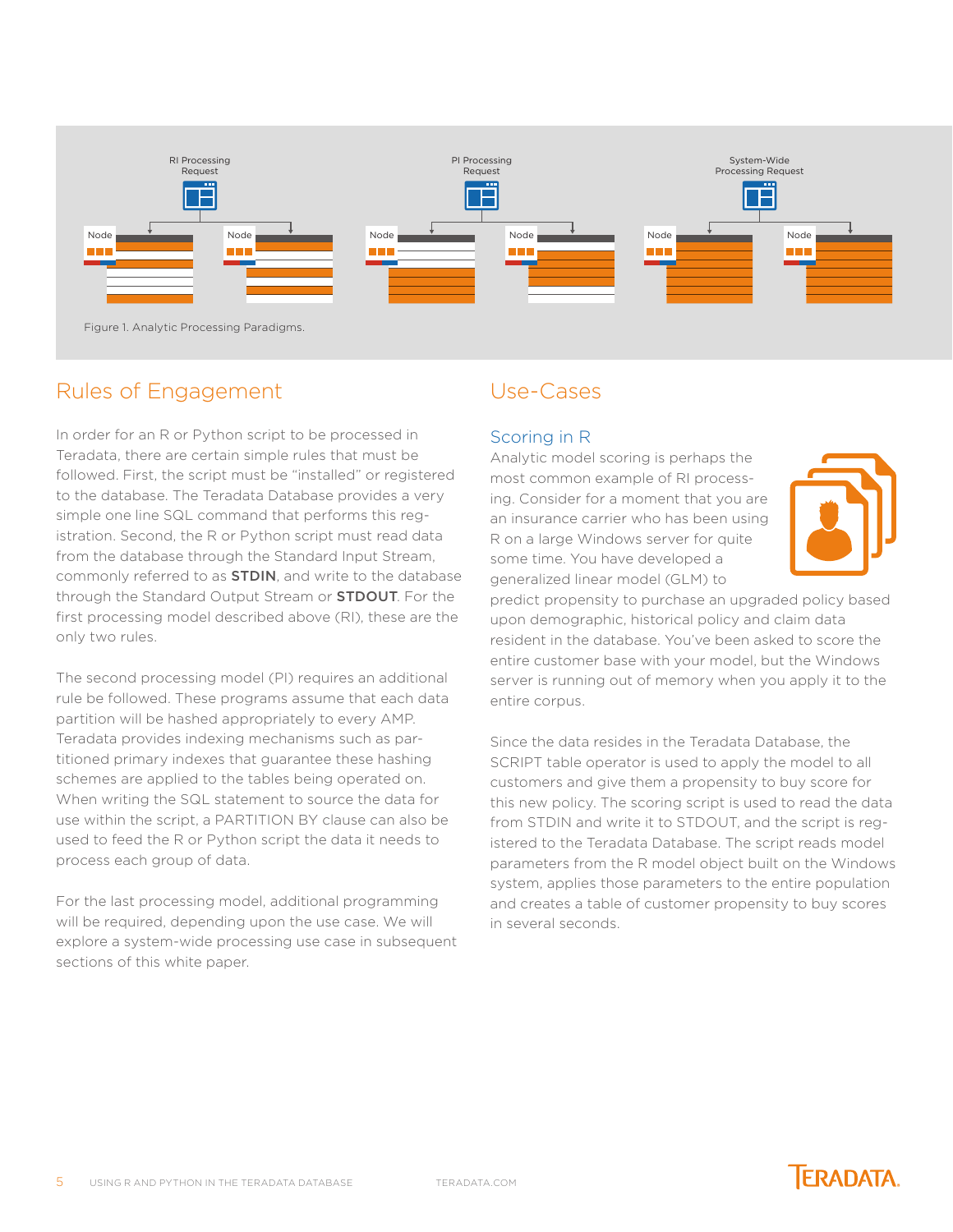#### Simulation in Python

Simulation is a different example of RI processing. Simulation is a flexible methodology used to analyze the behavior of a proposed business activity such as a new product launch. By performing simulations and analyzing the results in the database, we can estimate how a proposed new product would perform in the marketplace and the effects on the present product portfolio.

Another good example of a use case for simulation is supply chain. Suppose a retailer is having significant restocking problems, and needs to optimize their inventory levels because of fluctuating demand at some of the retail stores. The analytics team have written a fairly



complex program in Python, utilizing the Python package "SimPy" In this scenario, various inventory stock levels are studied for certain products based upon store location, population demographics, seasonality and sales to determine how best to provide stock to the stores. The problem is the Linux server runs out of resources and crashes before the study can be completed.

In order to simulate a process over multiple iterations in Teradata Database, you provide an input table with rows of random seeds. Each row provides a seed for an individual iteration; hence the results from all AMPs correspond to the simulation output from independent iterations. Different random seeds across iterations serve to define different random inventory stock levels. Simulation results are then aggregated inside the parallel database to complete the study. Following the processing rules for the SCRIPT table operator, the Python simulation program completes in several minutes, instead of never or days.

For some, it may seem unusual to utilize a relational database to simulate data. However, considering the compute intensive nature of simulation uses cases, it is a very powerful option to leverage Teradata Database's R and Python processing capabilities. The additional analysis that can be done with historical data in comparison to the simulated data may also provide insights that were never thought of before.

#### Clustering in Python

Clustering lends itself to the PI processing paradigm when needing to group data together. For example, a telecommunications company that has acquired a new region often needs to establish a new cellular network by putting towers in a particular location. This necessitates building a clustering model for the users in this region to ensure optimal signal strength for each.

Using iPython on a laptop, along with the PyCluster package, a K-Means model for the user population within a postal code area in the new region can be built. Utilizing call detail records exported from the data warehouse onto a laptop reveals several clusters



that appear optimal for one particular geographical area. However, when attempting to apply it all the postal codes in the region, the Python script crashes the system.

Typically the call detail records stored in the data warehouse have been partitioned by the postal code, making this use-case perfect for the SCRIPT table operator. By modifying the Python script to read the table directly through STDIN as opposed to a flat file on a laptop, the power of the MPP platform can be exploited to determine clustering schemes for all of postal codes within the new region in a matter of minutes. Additionally, the cluster scores have been built directly in the database so that applications used by the telco's field engineers have immediate access to the data for planning and other purposes.

#### Multiple Model Fitting and Scoring in R

Any type of modeling algorithm available in R or Python is able to leverage PI processing in Teradata Database to build multiple models. By ensuring that the data selected has been built with a partitioning scheme that matches the analytic models being built, the SCRIPT table operator can be leveraged. For example, building a model for each product a retailer sells requires the data be partitioned by a product identifier. The resulting model can be stored in the database in a temporary table and then read by a scoring routine to apply the model to other data in the Teradata Database.

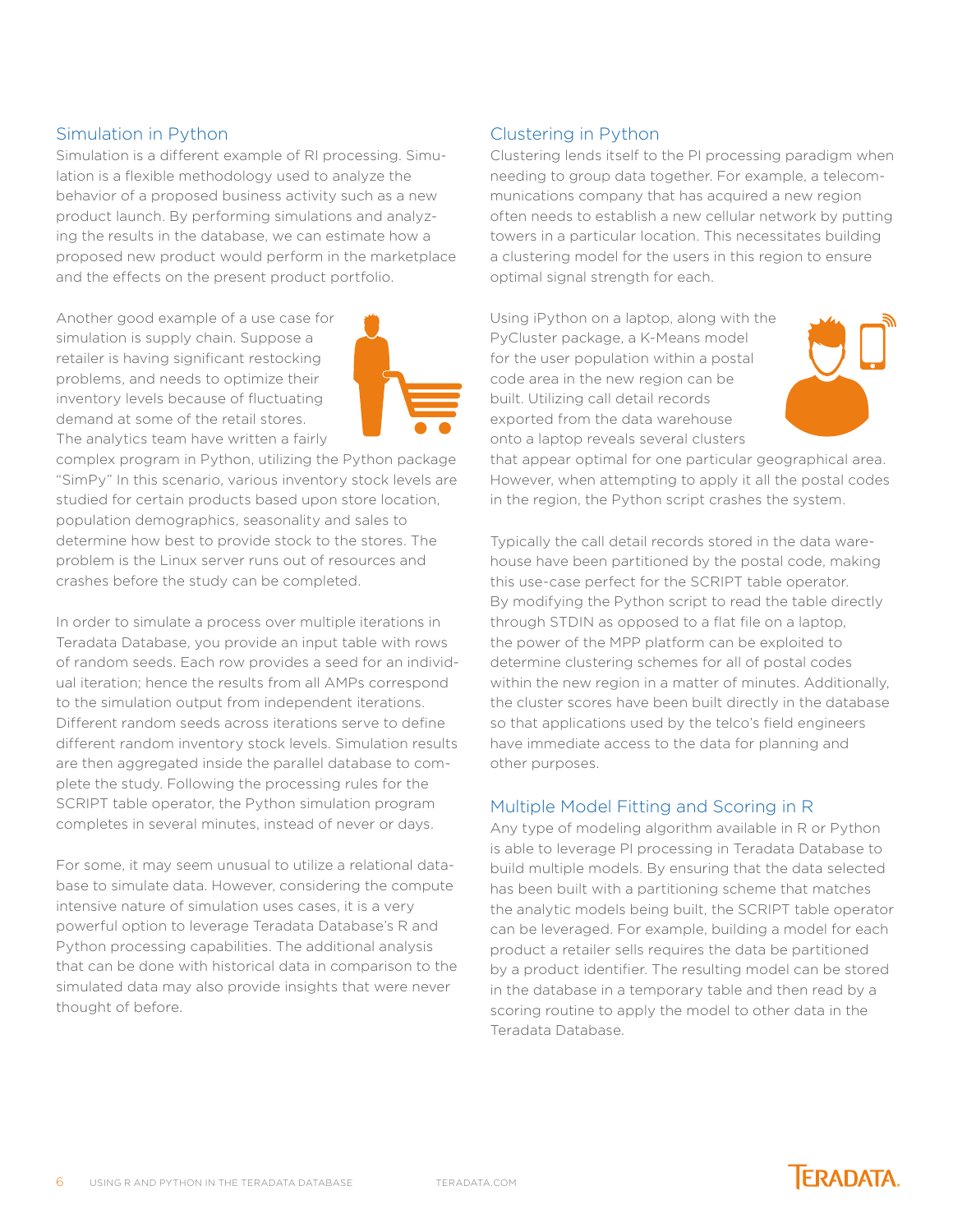Consider, for example, a financial institution with an attrition problem. Upper management has asked the marketing team to put together attractive packages of various accounts and services that the bank offers customers who are at risk of moving to another bank. The goal is to



develop an R program that utilizes the random forest R package to build a classification model to determine which products have a higher probability of cross-selling when the customer already has another banking service. However, when executing the random forest R package to build a model for each of the 1000s of existing products/ services the bank sells, the program hangs and never completes. This is another example where in-database parallelism is necessary.

Applying decision tree analysis in Teradata Database is a two-step approach. First, a model fitting script that reads the training data and applies the random forest algorithm to it is executed. The fitted model details are sent directly to the Teradata Database by serializing the results and storing them in a table as a character large object (CLOB). Then, a second script reads the serialized model, transforms it back to its original format so that the predict() R function can score the entire customer population. Both steps in the process complete in under an hour and you are a hero in the marketing department.

#### Modeling the Population

While R and Python scripts typically require little to no change to operate within the RI or PI paradigms, the same is not true of system-wide processing. When dealing with the entire corpus, the SCRIPT table operator can be used in a MapReduce way by nesting multiple calls. At the inner—or local—level, an R or Python script produces partial results from each AMP. Then in the outer—or global—level, a different script receives the output from the local level, and aggregation operations on this partial output produce a global result.

In can be difficult for a data scientist to think in terms of the MapReduce paradigm, where one R or Python script is your mapper that produces partial results, and the other a reducer that aggregates the partial results into a final answer. However, one of the very interesting things you can do is build your R or Python script so that it reads directly from a correlation or covariance matrix. There are many classes of analytics which build a matrix as the first step in its processing—the most popular of which are multivariate linear regression and data reduction through factor analysis. For these types of analytics, the SCRIPT table operator can work in a nested MapReduce manner with Teradata's built-in CALCMATRIX table operator.

For example, an IT department wants to forecast future system performance and capacity. In particular, they



want the answer to the following question—if the workload on the data warehouse grows by 10% each quarter, when will we need to grow the system? This requires a forecast over many years to pinpoint when the system runs out of compute capacity. And for that same exact reason, the Teradata Database is needed for its in-database processing power. We call this "Analytics on Analytics."

One approach to this problem is to build a regression model. The first step in the process is to calculate the sum of squares and cross-products matrix from the system's utilization data. For this task, the CALCMATRIX table operator is employed in a nested call within a SCRIPT table operator call which will build a regression model from the R script. The CALCMATRIX table operator easily and quickly, creates the matrix which is streamlined as input to the outer call of the nested query to the SCRIPT table operator. The R script then takes over the analysis with the computed matrix as input, and produces a list of the regression estimates for the intercept and variable coefficients. Once the model statistics are satisfactory, the regression model is applied for the forecast. Imagine using simple nested SQL statements to build and score models against Teradata Database's own system logs in a matter of minutes.